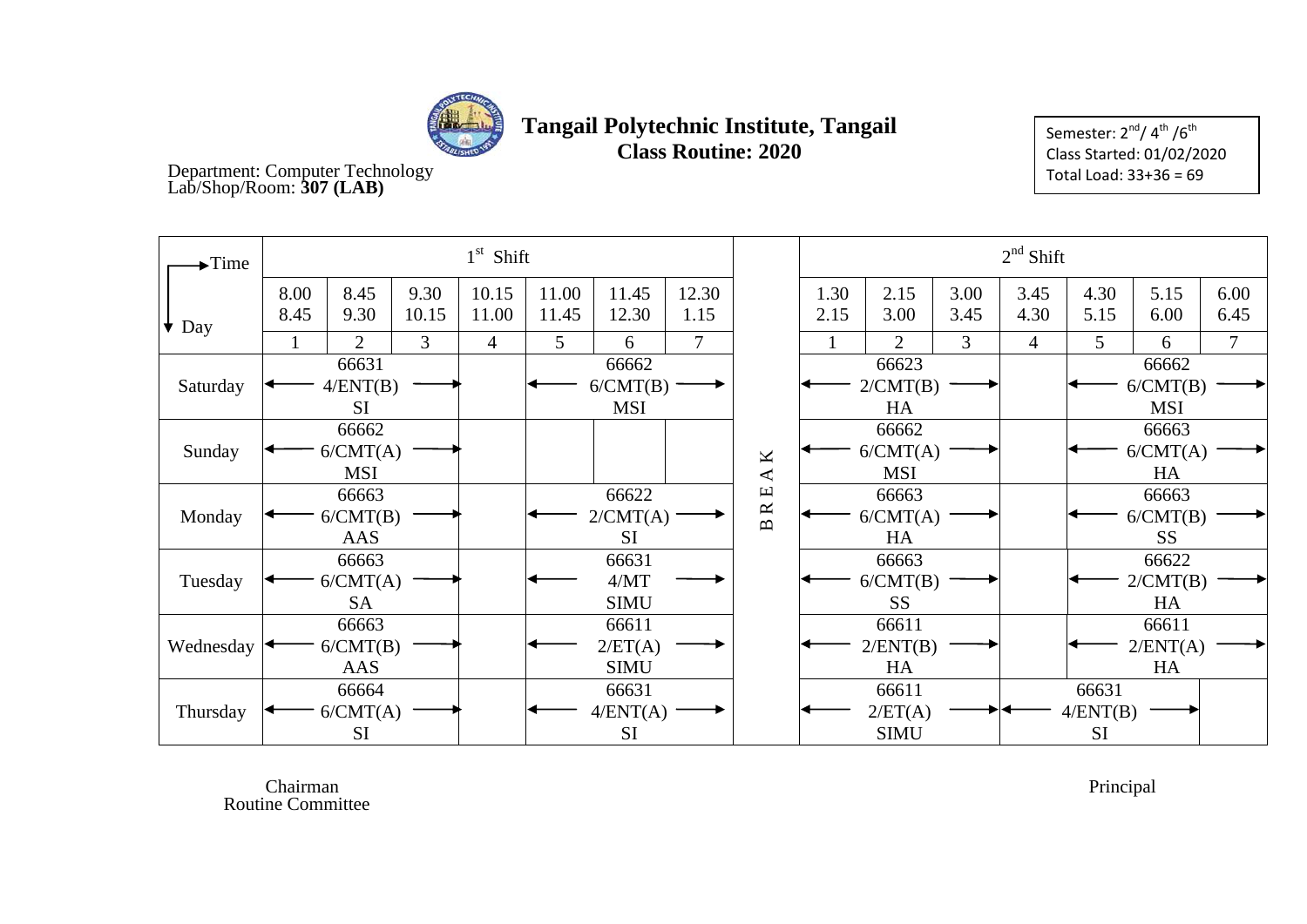

# **Tangail Polytechnic Institute, Tangail**

**Class Routine: 2020**

Semester: 2<sup>nd</sup> /4<sup>th</sup> /6<sup>th</sup> Class Started: 01/02/2020 Total Load: 19+19= 38

Department: Computer Technology Lab/Shop/Room: **309 (Class Room)**

| Time              |              |                              |                              | $1st$ Shift                      |                              |                              |                |                                | $2nd$ Shift                    |                                                                |                              |                                  |                              |              |                |
|-------------------|--------------|------------------------------|------------------------------|----------------------------------|------------------------------|------------------------------|----------------|--------------------------------|--------------------------------|----------------------------------------------------------------|------------------------------|----------------------------------|------------------------------|--------------|----------------|
| $\bigstar$<br>Day | 8.00<br>8.45 | 8.45<br>9.30                 | 9.30<br>10.15                | 10.15<br>11.00                   | 11.00<br>11.45               | 11.45<br>12.30               | 12.30<br>1.15  |                                | 1.30<br>2.15                   | 2.15<br>3.00                                                   | 3.00<br>3.45                 | 3.45<br>4.30                     | 4.30<br>5.15                 | 5.15<br>6.00 | 6.00<br>6.45   |
|                   |              | $\overline{2}$               | $\overline{3}$               | $\overline{4}$                   | 5                            | 6                            | $\overline{7}$ |                                |                                | $\overline{2}$                                                 | $\overline{3}$               | 4                                | 5 <sup>5</sup>               | 6            | $\overline{7}$ |
| Saturday          |              |                              |                              | 65922<br>2/CMT<br>H <sub>I</sub> | 65921<br>2/CMT<br><b>AKB</b> |                              |                |                                |                                | 65722<br>66823<br>2/CMT(A)<br>2/CMT<br><b>SM</b><br><b>ATR</b> |                              |                                  | 65921<br>2/CMT<br><b>AKB</b> |              |                |
| Sunday            |              | 65921<br>2/CMT<br><b>AKB</b> | 66823<br>2/CMT<br><b>ATR</b> | 65922<br>2/CMT<br>H <sub>I</sub> |                              |                              |                | K<br>$\blacktriangleleft$      |                                | 65921<br>2/CMT<br><b>AKB</b>                                   | 65722<br>2/CMT<br>SM         | 66823<br>2/CMT<br><b>ATR</b>     |                              |              |                |
| Monday            |              | 65722<br>2/CMT(B)<br>SM      |                              | 66823<br>2/CMT<br><b>ATR</b>     |                              |                              |                | Щ<br>$\approx$<br>$\mathbf{m}$ |                                |                                                                |                              | 66823<br>2/CMT<br><b>ATR</b>     |                              |              |                |
| Tuesday           |              |                              |                              | 66823<br>2/CMT<br><b>ATR</b>     |                              | 65722<br>2/CMT(A)<br>SM      |                |                                |                                |                                                                |                              | 65922<br>2/CMT<br>H <sub>I</sub> |                              |              |                |
| Wednesday         |              |                              |                              | 65922<br>2/CMT<br>H <sub>I</sub> |                              | 65921<br>2/CMT<br><b>AKB</b> |                |                                | 65722<br>2/CMT(B)<br><b>SM</b> |                                                                |                              | 65922<br>2/CMT<br>H <sub>I</sub> |                              |              |                |
| Thursday          |              |                              |                              | 65722<br>2/CMT<br><b>SM</b>      |                              |                              |                |                                |                                |                                                                | 65921<br>2/CMT<br><b>AKB</b> | 65922<br>2/CMT<br>H <sub>I</sub> |                              |              |                |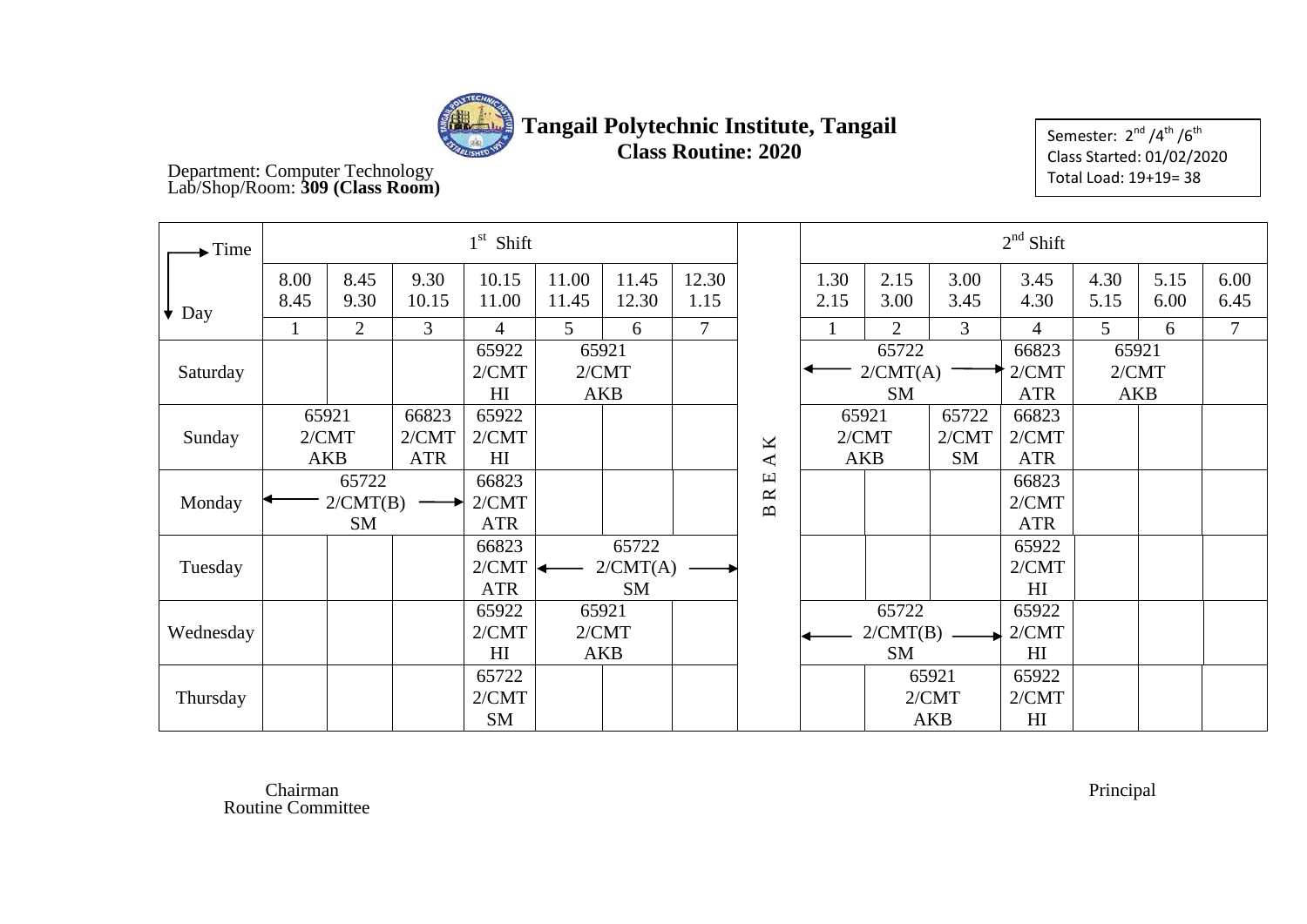

Semester:  $2^{nd}$  /4<sup>th</sup> /6<sup>th</sup> Class Started: 01/02/2020 Total Load: 33+33 = 66

Department: Computer Technology Lab/Shop/Room: **310 (Hardware and Network Lab-1)**

| Time      |              |                                 |                | $1st$ Shift    |                                 |                         |                |                                    |              | $2nd$ Shift                     |                |              |                                 |                                |                |  |
|-----------|--------------|---------------------------------|----------------|----------------|---------------------------------|-------------------------|----------------|------------------------------------|--------------|---------------------------------|----------------|--------------|---------------------------------|--------------------------------|----------------|--|
|           | 8.00<br>8.45 | 8.45<br>9.30                    | 9.30<br>10.15  | 10.15<br>11.00 | 11.00<br>11.45                  | 11.45<br>12.30          | 12.30<br>1.15  |                                    | 1.30<br>2.15 | 2.15<br>3.00                    | 3.00<br>3.45   | 3.45<br>4.30 | 4.30<br>5.15                    | 5.15<br>6.00                   | 6.00<br>6.45   |  |
| Day       |              | $\overline{2}$                  | $\overline{3}$ | $\overline{4}$ | 5                               | 6                       | $\overline{7}$ |                                    |              | $\overline{2}$                  | $\overline{3}$ | 4            | 5                               | 6                              | $\overline{7}$ |  |
| Saturday  |              | 66631<br>4/ET(B)<br>JF          |                |                | 66611<br>2/ET(B)<br><b>SIMU</b> |                         |                |                                    |              | 66611<br>2/ET(B)<br><b>SIMU</b> |                |              |                                 | 66645<br>4/CMT(B)<br>$\rm{JF}$ |                |  |
| Sunday    |              | 66645<br>4/CMT(A)<br>JF         |                |                |                                 |                         |                | K<br>$\blacktriangleleft$          |              | 66611<br>2/ET(B)<br><b>SIMU</b> |                |              |                                 |                                |                |  |
| Monday    |              | 66645<br>4/CMT(B)<br>JF         |                |                | 66611<br>2/ET(B)<br><b>SIMU</b> |                         |                | $\Xi$<br>$\approx$<br>$\mathbf{m}$ |              | 66645<br>4/CMT(A)<br>JF         |                |              | 66631<br>4/ENT(A)<br><b>SI</b>  |                                |                |  |
| Tuesday   |              | 66645<br>4/CMT(A)<br>JF         |                |                | 66611<br>2/CT<br>SN             |                         |                |                                    |              | 66621<br>2/CMT(A)<br><b>MSI</b> |                |              | 66631<br>4/ET(A)<br><b>JF</b>   |                                |                |  |
| Wednesday |              | 66621<br>2/CMT(B)<br><b>MSI</b> |                |                | 66631<br>4/ET(A)<br>JF          |                         |                |                                    |              | 66645<br>4/CMT(B)<br>JF         |                |              | 66611<br>2/ET(A)<br><b>SIMU</b> |                                |                |  |
| Thursday  |              | 66621<br>2/CMT(B)<br><b>MSI</b> |                |                |                                 | 66645<br>4/CMT(B)<br>JF |                |                                    |              | 66645<br>4/CMT(A)<br>$\rm{JF}$  |                |              | 66631<br>4/ET(B)<br>$\rm{JF}$   |                                |                |  |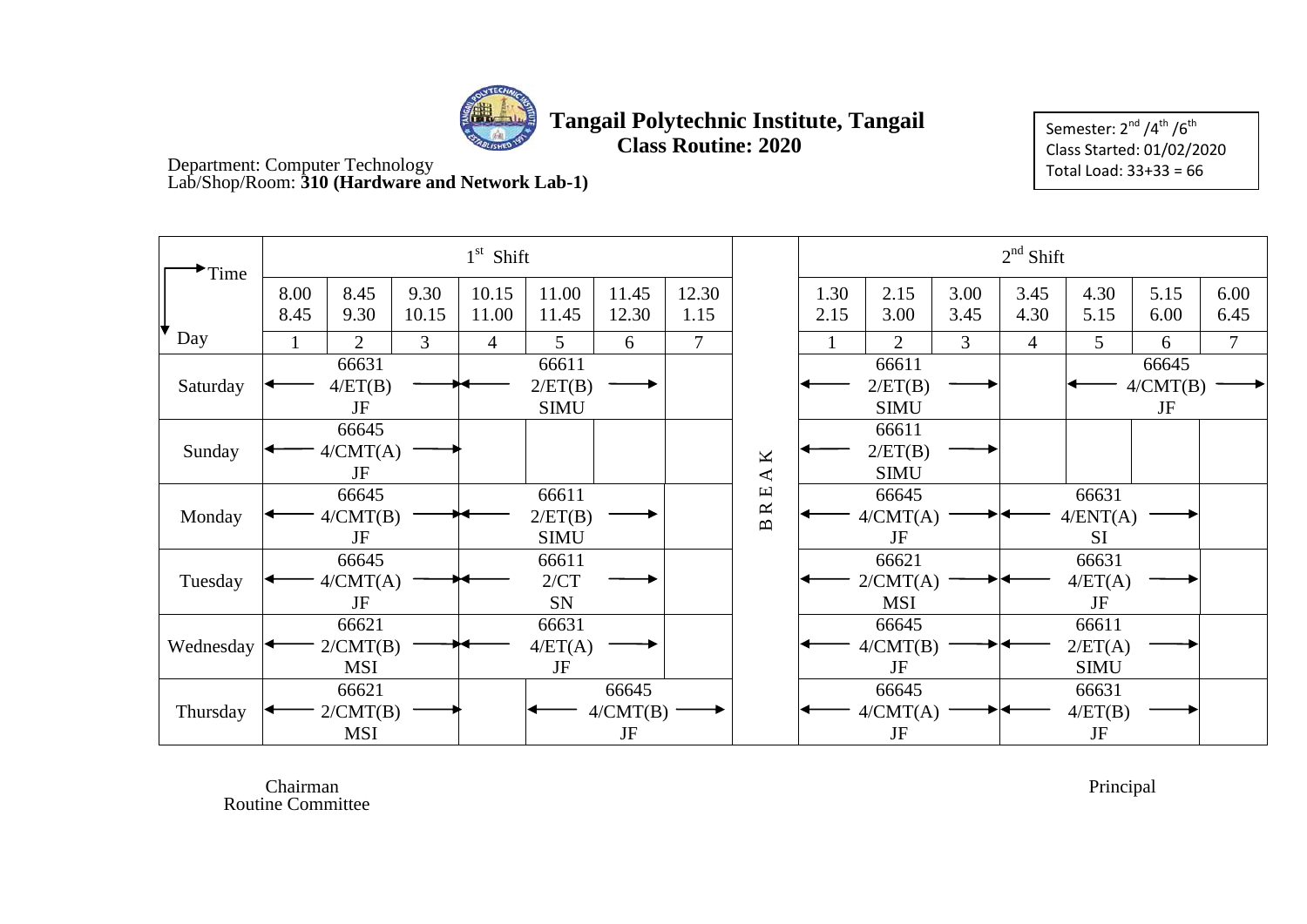

Semester: 2<sup>nd</sup> /4<sup>th</sup> /6<sup>th</sup> Class Started: 01/02/2020 Total Load: 16+16 = 32

#### Department: Computer Technology Lab/Shop/Room: **311 (Class Room)**

| $\blacktriangleright$ Time |                             |                      |                              | $1st$ Shift                 |                              |                             |                              |                                |                       |                      |                              | $2nd$ Shift                 |                              |                             |                |
|----------------------------|-----------------------------|----------------------|------------------------------|-----------------------------|------------------------------|-----------------------------|------------------------------|--------------------------------|-----------------------|----------------------|------------------------------|-----------------------------|------------------------------|-----------------------------|----------------|
| $\bullet$ Day              | 8.00<br>8.45                | 8.45<br>9.30         | 9.30<br>10.15                | 10.15<br>11.00              | 11.00<br>11.45               | 11.45<br>12.30              | 12.30<br>1.15                |                                | 1.30<br>2.15          | 2.15<br>3.00         | 3.00<br>3.45                 | 3.45<br>4.30                | 4.30<br>5.15                 | 5.15<br>6.00                | 6.00<br>6.45   |
|                            | 1                           | $\overline{2}$       | 3                            | $\overline{4}$              | 5                            | 6                           | $\tau$                       |                                |                       | $\overline{2}$       | 3                            | $\overline{4}$              | 5                            | 6                           | $\overline{7}$ |
| Saturday                   |                             |                      | 65852<br>6/CMT<br><b>FP</b>  | 66641<br>4/CMT<br>AAS       | 65841<br>4/CMT<br><b>SK</b>  | 66842<br>4/CMT<br><b>JR</b> | 66644<br>4/CMT<br><b>MHA</b> |                                | 66641<br>4/CMT<br>AAS | 66842<br>4/CMT<br>AP | 66644<br>4/CMT<br><b>MHA</b> | 65841<br>4/CMT<br><b>SK</b> |                              |                             |                |
| Sunday                     |                             |                      |                              | 66642<br>4/CMT<br><b>SA</b> | 69054<br>6/CMT<br><b>SK</b>  | 66665<br>6/CMT<br><b>SS</b> |                              | K<br>$\blacktriangleleft$      |                       |                      |                              | 66642<br>4/CMT<br><b>SA</b> |                              |                             |                |
| Monday                     |                             |                      |                              | 66842<br>4/CMT<br><b>JR</b> |                              |                             |                              | 凹<br>$\approx$<br>$\mathbf{D}$ |                       |                      |                              | 66842<br>4/CMT<br>AP        |                              |                             |                |
| Tuesday                    |                             |                      |                              | 66642<br>4/CMT<br><b>SA</b> | 66662<br>6/CMT<br><b>MSI</b> |                             |                              |                                | 66641<br>4/CMT<br>AAS | 66645<br>4/CMT<br>JF | 66644<br>4/CMT<br><b>MHA</b> | 66642<br>4/CMT<br><b>SA</b> | 66662<br>6/CMT<br><b>MSI</b> | 69054<br>6/CMT<br><b>SK</b> |                |
| Wednesday                  | 66842<br>4/CMT<br><b>JR</b> | 65841<br>4/CMT<br>SK | 66644<br>4/CMT<br><b>MHA</b> | 66641<br>4/CMT<br>AAS       |                              |                             |                              |                                |                       |                      |                              | 66842<br>4/CMT<br>AP        | 65852<br>6/CMT<br>FP         |                             |                |
| Thursday                   |                             |                      |                              | 66645<br>4/CMT<br>JF        |                              |                             |                              |                                |                       |                      |                              | 65841<br>4/CMT<br><b>SK</b> | 65852<br>6/CMT<br><b>FP</b>  |                             |                |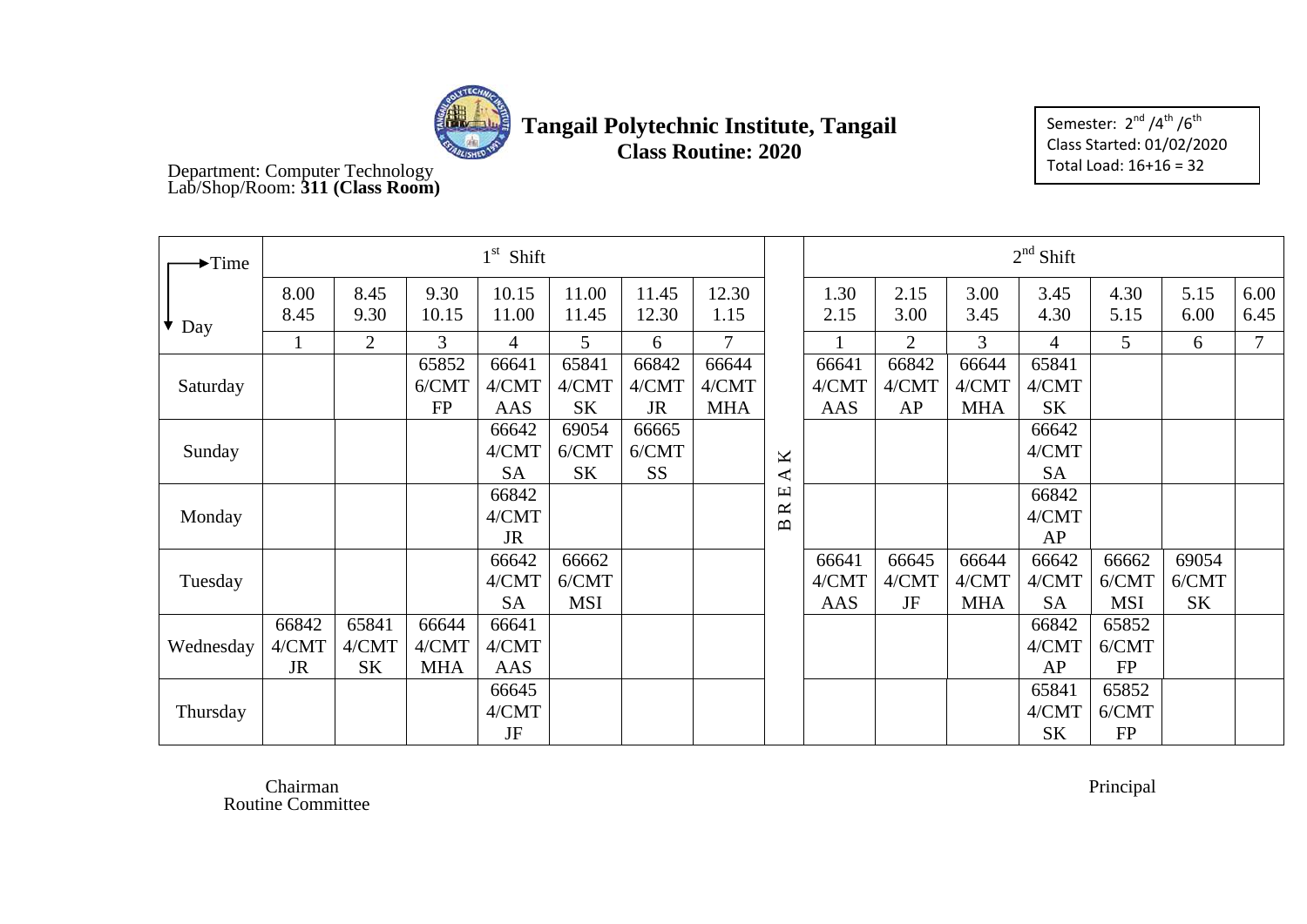

**Tangail Polytechnic Institute, Tangail**

**Class Routine: 2020** 

Semester:  $2<sup>nd</sup>/4<sup>th</sup>/6<sup>th</sup>$ Class Started: 01/02/2020 Total Load: 36+36= 72

Department: Computer Technology Lab/Shop/Room: **312 (Hardware and Network Lab-2)**

| $\blacktriangleright$ Time |              |                                  |                | $1st$ Shift    |                |                                  |               |                                                                         |              |                                 |              | $2nd$ Shift    |              |                                 |                |
|----------------------------|--------------|----------------------------------|----------------|----------------|----------------|----------------------------------|---------------|-------------------------------------------------------------------------|--------------|---------------------------------|--------------|----------------|--------------|---------------------------------|----------------|
| Day                        | 8.00<br>8.45 | 8.45<br>9.30                     | 9.30<br>10.15  | 10.15<br>11.00 | 11.00<br>11.45 | 11.45<br>12.30                   | 12.30<br>1.15 |                                                                         | 1.30<br>2.15 | 2.15<br>3.00                    | 3.00<br>3.45 | 3.45<br>4.30   | 4.30<br>5.15 | 5.15<br>6.00                    | 6.00<br>6.45   |
|                            |              | $\overline{2}$                   | $\mathfrak{Z}$ | $\overline{4}$ | 5              | 6                                | $\tau$        |                                                                         |              | $\overline{2}$                  | 3            | $\overline{4}$ | 5            | 6                               | $\overline{7}$ |
| Saturday                   |              | 66623<br>2/CMT(A)<br><b>SIMU</b> |                |                |                | 66611<br>2/ET(B)<br><b>SIMU</b>  |               |                                                                         |              | 66631<br>4/MT<br><b>SS</b>      |              |                |              | 66611<br>2/ENT(B)<br>HA         |                |
| Sunday                     |              | 66611<br>2/ET(A)<br><b>SIMU</b>  |                |                |                | 66623<br>2/CMT(A)<br><b>SIMU</b> |               | $\pmb{\times}$<br>$\blacktriangleleft$                                  |              | 66644<br>4/CMT(A)<br><b>MHA</b> |              |                |              | 66644<br>4/CMT(B)<br><b>MHA</b> |                |
| Monday                     |              | 66621<br>2/CMT(A)<br><b>MSI</b>  |                |                |                | 66622<br>2/CMT(B)<br>HA          |               | $\mathbf \Xi$<br>$\approx$<br>$\mathbf{\underline{\underline{\alpha}}}$ |              | 66644<br>4/CMT(B)<br><b>MHA</b> |              |                |              | 66641<br>4/CMT(A)<br>AAS        |                |
| Tuesday                    |              | 66621<br>2/CMT(A)<br><b>MSI</b>  |                |                |                | 66622<br>2/CMT(B)<br>HA          |               |                                                                         |              | 66623<br>2/CMT(B)<br>HA         |              |                |              | 66622<br>2/CMT(A)<br><b>SI</b>  |                |
| Wednesday                  |              | 66622<br>2/CMT(A)<br><b>SI</b>   |                |                |                | 66644<br>4/CMT(B)<br><b>MHA</b>  |               |                                                                         |              | 66644<br>4/CMT(A)<br><b>MHA</b> |              |                |              | 66622<br>2/CMT(A)<br><b>SI</b>  |                |
| Thursday                   |              | 66644<br>4/CMT(B)<br><b>MHA</b>  |                |                |                | 66611<br>2/CT<br>SN              |               |                                                                         |              | 66611<br>2/ENT(A)<br>HA         |              |                |              | 66622<br>2/CMT(B)<br>HA         |                |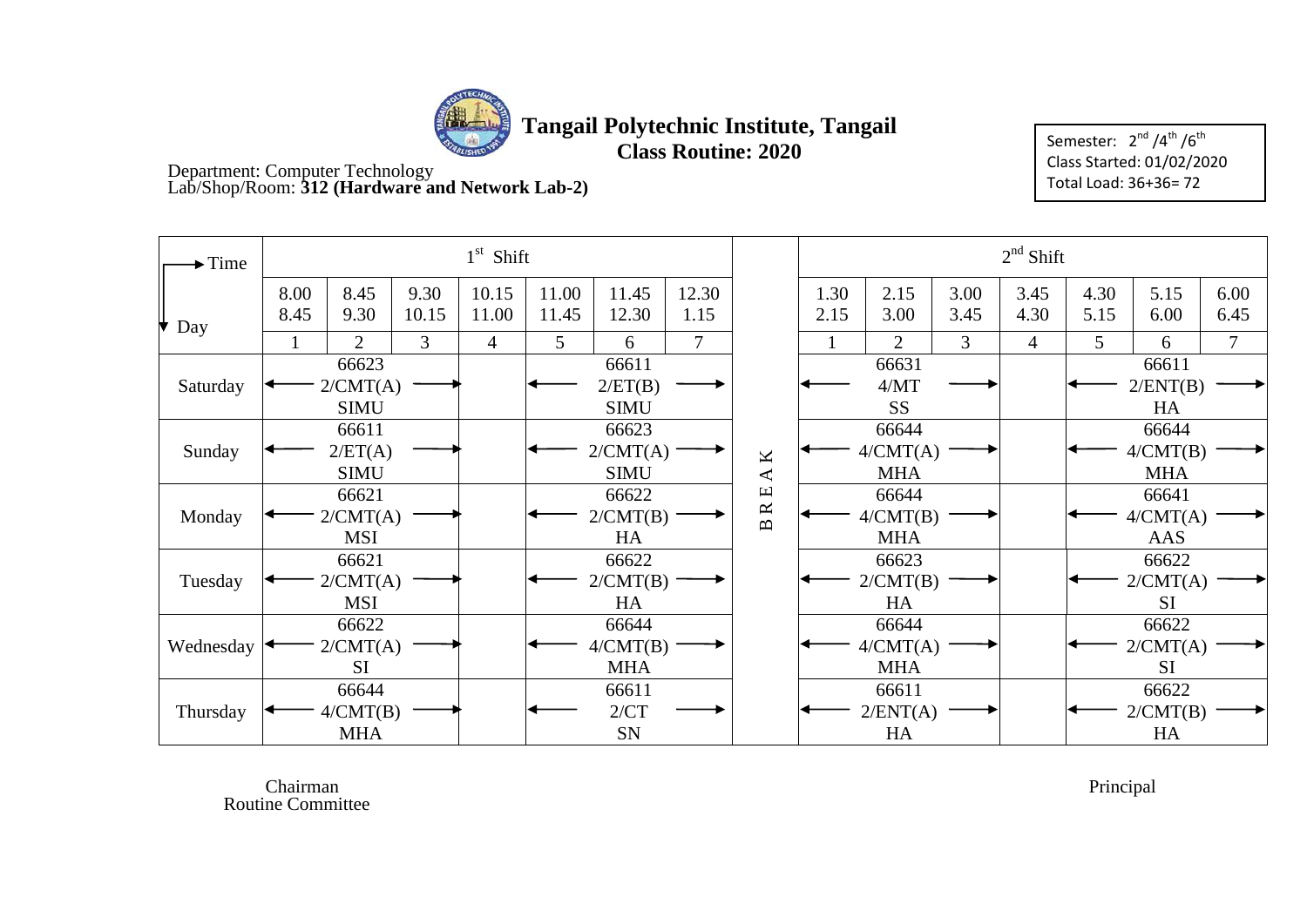

Semester:  $2<sup>nd</sup>/4<sup>th</sup>/6<sup>th</sup>$ Class Started: 01/02/2020 Total Load: 41+41= 82

Department: Computer Technology Lab/Shop/Room: **314 (Software Lab-1)**

| $\blacktriangleright$ Time |                                |                   |               | $1st$ Shift    |                |                |                                             |                         | $2nd$ Shift                   |                |              |                |              |              |                |  |
|----------------------------|--------------------------------|-------------------|---------------|----------------|----------------|----------------|---------------------------------------------|-------------------------|-------------------------------|----------------|--------------|----------------|--------------|--------------|----------------|--|
| Day                        | 8.00<br>8.45                   | 8.45<br>9.30      | 9.30<br>10.15 | 10.15<br>11.00 | 11.00<br>11.45 | 11.45<br>12.30 | 12.30<br>1.15                               |                         | 1.30<br>2.15                  | 2.15<br>3.00   | 3.00<br>3.45 | 3.45<br>4.30   | 4.30<br>5.15 | 5.15<br>6.00 | 6.00<br>6.45   |  |
|                            |                                | $\overline{2}$    | 3             | 4              | 5 <sup>5</sup> | 6              | 7                                           |                         |                               | $\overline{2}$ | 3            | $\overline{4}$ | 5            | 6            | $\overline{7}$ |  |
|                            | 66643<br>66664<br>66661        |                   |               |                |                |                |                                             | 66664<br>66661<br>66665 |                               |                |              |                | 66661        |              |                |  |
| Saturday                   |                                | 4/CMT(B)          |               | 6/CMT          |                | 6/CMT(A)       |                                             |                         |                               | 6/CMT          | 6/CMT        | 6/CMT          |              | 6/CMT(A)     |                |  |
|                            |                                | <b>SS</b>         |               | SI             |                | AAS            |                                             |                         | <b>SS</b><br><b>SI</b><br>AAS |                |              | AAS            |              |              |                |  |
|                            |                                | 66661             |               | 65852          |                | 66642          |                                             | 66661<br>66664          |                               |                |              |                |              | 66623        |                |  |
| Sunday                     |                                | 6CMT(B)           |               | 6/CMT          |                | 4/CMT(B)       |                                             | K                       |                               | 6/CMT(B)       |              | 6/CMT          | 2/CMT(A)     |              |                |  |
|                            | AAS<br><b>FP</b>               |                   |               |                |                | <b>SA</b>      |                                             | ⋖                       |                               | AAS            |              | SI             |              | <b>SIMU</b>  |                |  |
|                            |                                | 66663             |               | 66664          |                | 66661          |                                             | $\mathbf \Xi$           |                               | 66661          |              | 66662          | 66621        |              |                |  |
| Monday                     |                                | 6/CMT(A)          |               | 6/CMT          | 6/CMT(A)       |                | $\approx$<br>$\mathbf{\underline{\square}}$ |                         | 6/CMT(B)                      |                | 6/CMT        |                | 2CMT(B)      |              |                |  |
|                            |                                | <b>SA</b>         |               | SI             |                | AAS            |                                             |                         |                               | AAS            |              | <b>MSI</b>     |              | <b>MSI</b>   |                |  |
|                            |                                | 66664             |               | 66661          |                | 66644          |                                             |                         | 66664                         |                |              | 66661          | 66641        |              |                |  |
| Tuesday                    |                                | 6/CMT(B)          |               | 6/CMT          |                | 4/CMT(A)       |                                             |                         |                               | 6/CMT(A)       |              | 6/CMT          |              | 4/CMT(B)     |                |  |
|                            |                                | <b>SI</b>         |               | AAS            |                | <b>MHA</b>     |                                             |                         |                               | <b>SI</b>      |              | AAS            |              | AAS          |                |  |
|                            |                                | 66665             |               | 66662          |                | 66661          |                                             |                         |                               | 66661          |              | 69054          |              | 66621        |                |  |
| Wednesday                  |                                | 6/CMT(A)<br>6/CMT |               |                |                | 6/CMT(B)       |                                             |                         |                               | 6/CMT(A)       |              | 6/CMT          |              | 2/CMT(B)     |                |  |
|                            | <b>SS</b><br><b>MSI</b><br>AAS |                   |               |                |                |                |                                             | AAS                     |                               | <b>SK</b>      |              | <b>MSI</b>     |              |              |                |  |
|                            |                                | 66665             |               | 66661          | 69054          | 66665          |                                             |                         |                               | 66664          |              | 66665          |              | 66623        |                |  |
| Thursday                   |                                | 6/CMT(B)          |               | 6/CMT          | 6/CMT          | 6/CMT          |                                             |                         |                               | 6/CMT(B)       |              | 6/CMT          |              | 2/CMT(A)     |                |  |
|                            | <b>SS</b>                      |                   |               | AAS            | <b>SK</b>      | <b>SS</b>      |                                             |                         |                               | <b>SI</b>      |              | <b>SS</b>      |              | <b>SIMU</b>  |                |  |